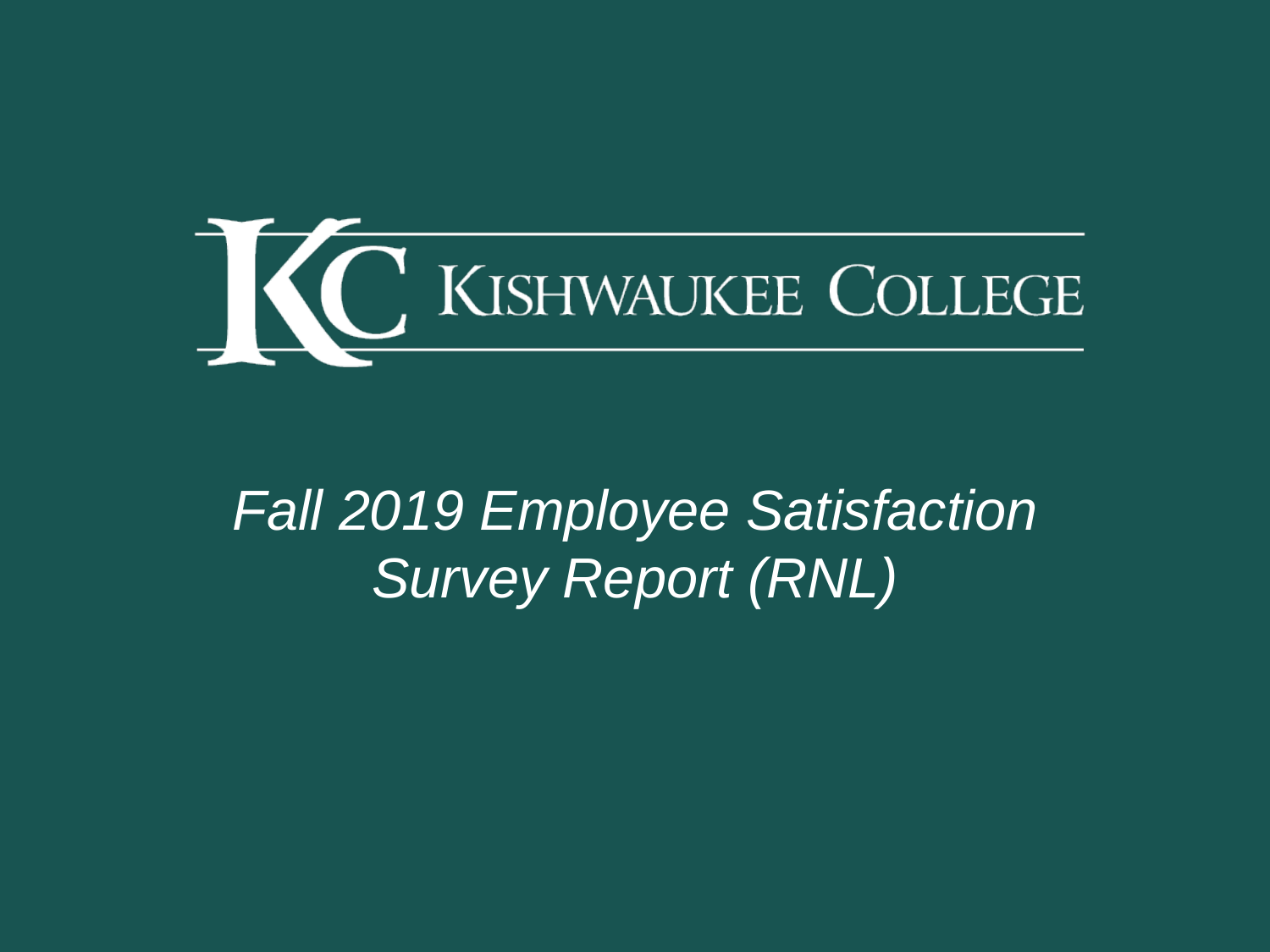# **Background**

- Kishwaukee College regularly assesses Employee Satisfaction/Importance of the College Climate, Workplace & Goals
- Why?
	- Accreditation Bodies (HLC)
	- Understanding Employee Needs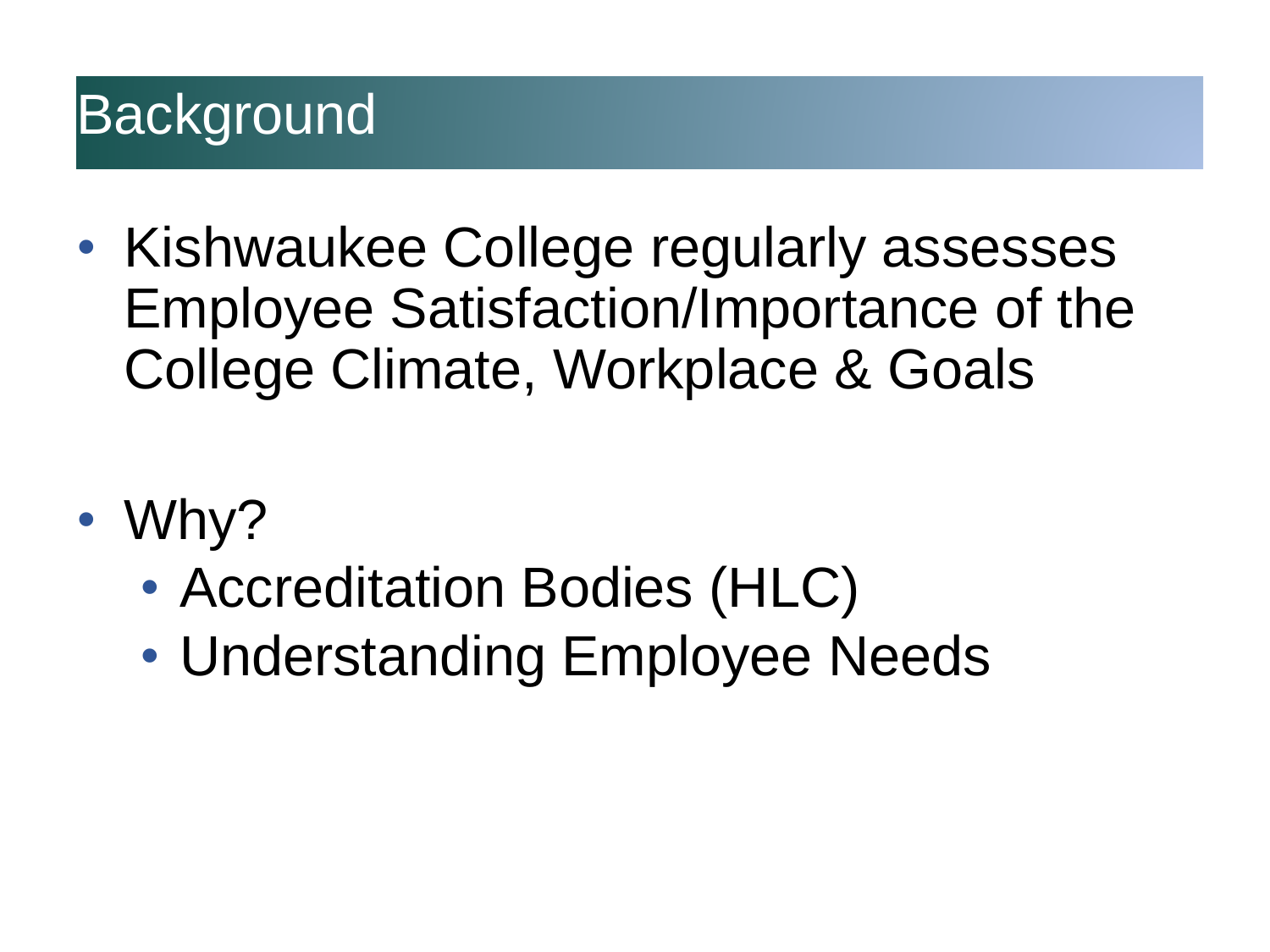## Fall 2019 Demographics

- •Response Rates: Overall=161/368=43.8%
	- Administrators: 13/17=76%
	- Full Time Faculty: 30/65=46%
	- Part Time Faculty: 27/120=23%
	- Part Time Staff: 11/57=19%
	- Professional Staff: 32/45=71%
	- Support Staff: 21/64=33%
	- Not Disclosed: 27/368=7%

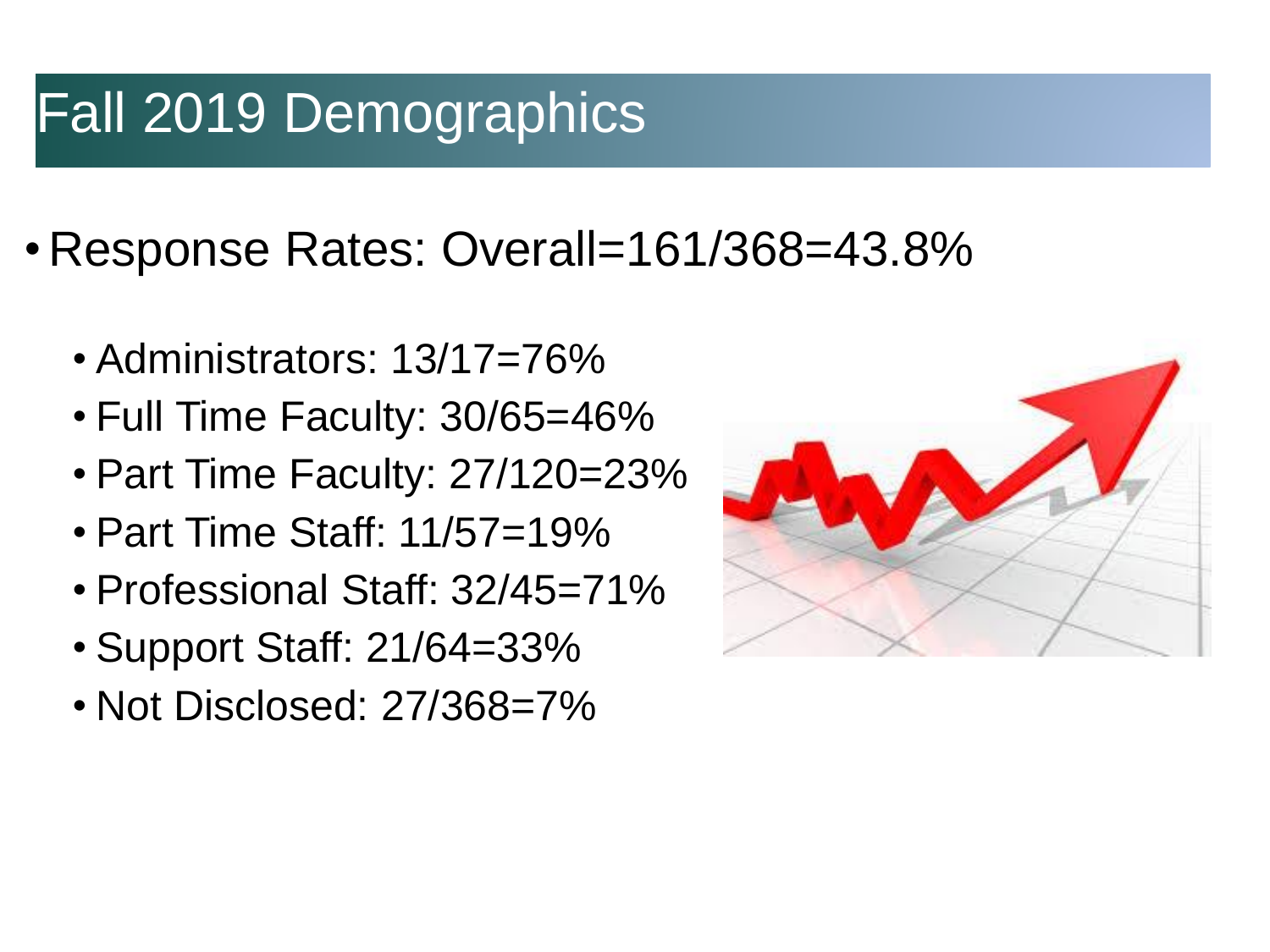### What is a "Strength"?



Must be in both to meet requisite of "Strength"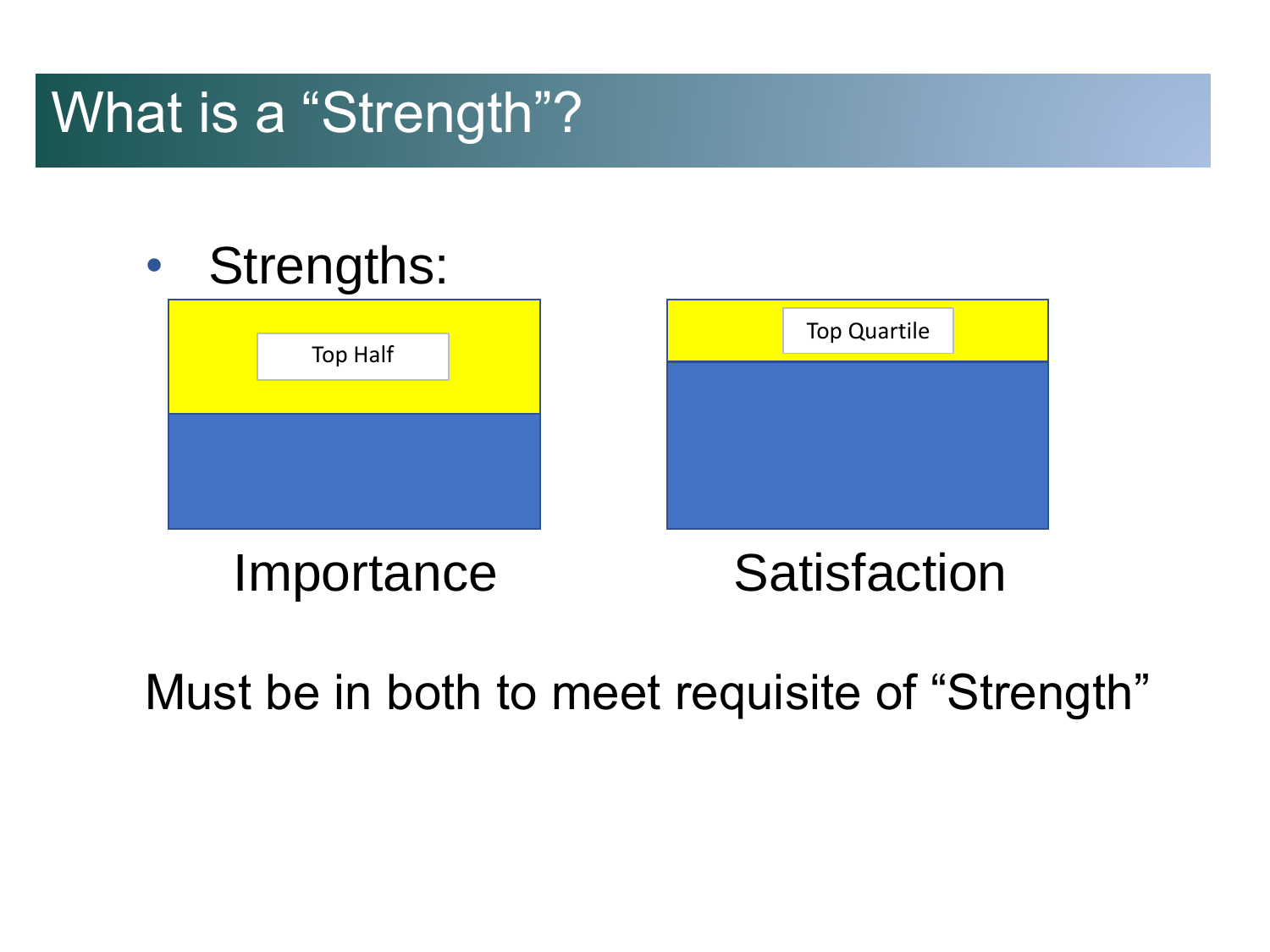## What is a "Challenge"?

• Challenge:

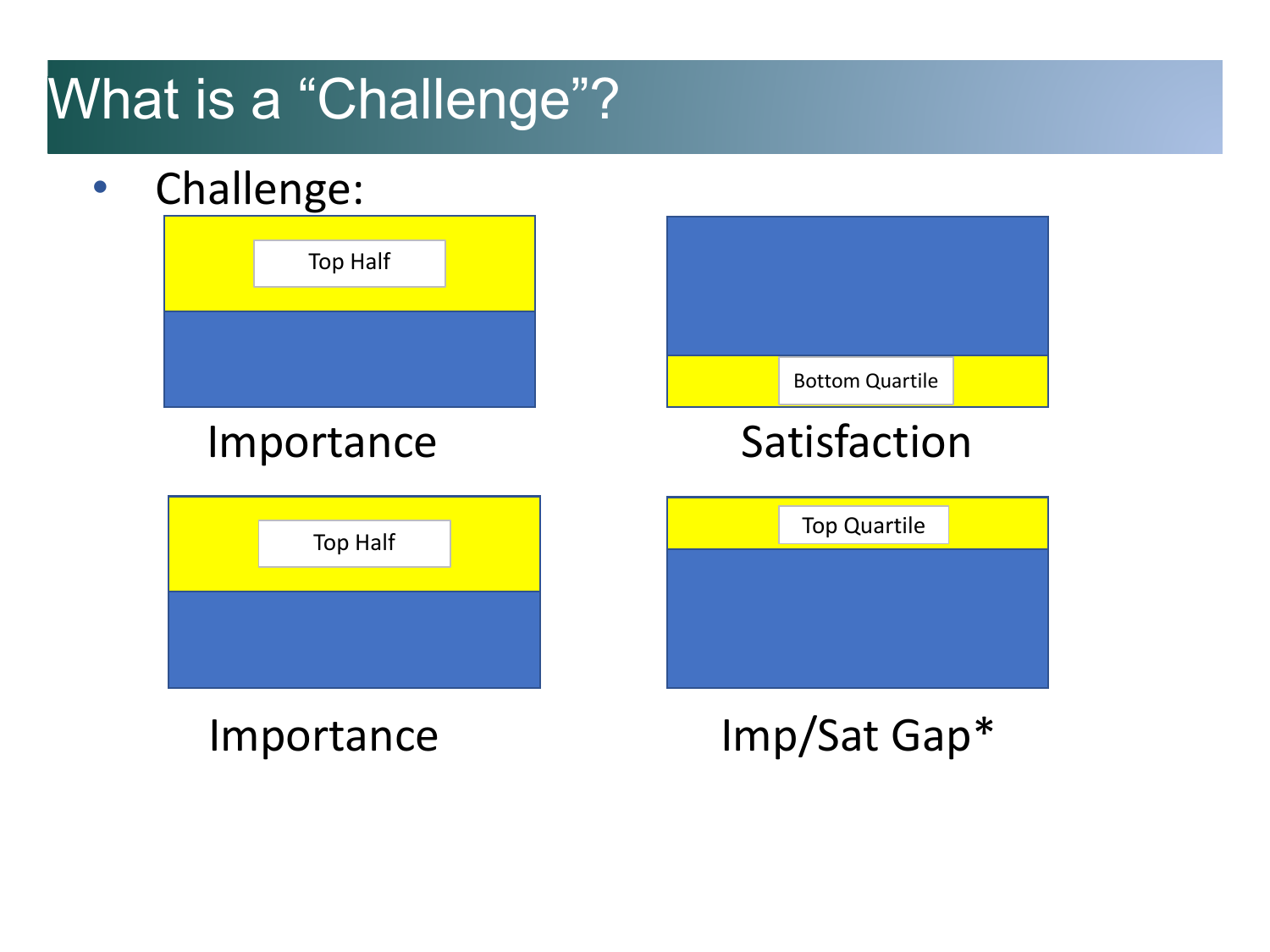#### Campus Culture: Strengths

- 1. My co-workers are committed to doing quality work
- 2. Staff take pride in their work
- 3. Faculty take pride in their work
- 4. Administrators take pride in their work
- 5. This institution promotes excellent employee-student relationships
- 6. Each office demonstrates and promotes customer service





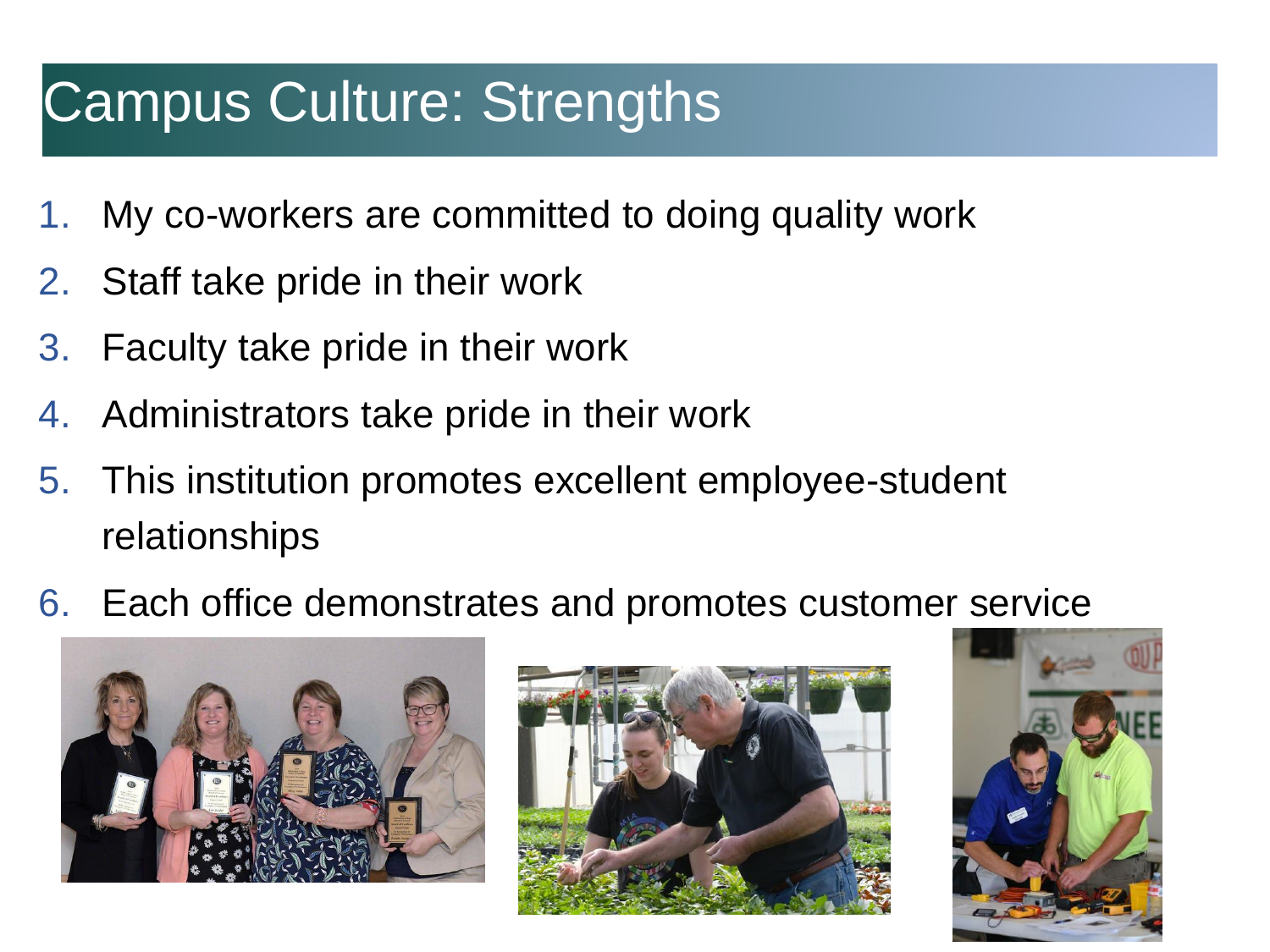#### Campus Culture: Challenges

- 1. There is good communication between staff and the administration at this institution
- 2. There is a spirit of teamwork and cooperation at this institution
- 3. The reputation of this institution continues to improve
- 4. There is good communication between the faculty and the administration at this institution
- 5. There are effective lines of communication between departments
- 6. This institution plans carefully



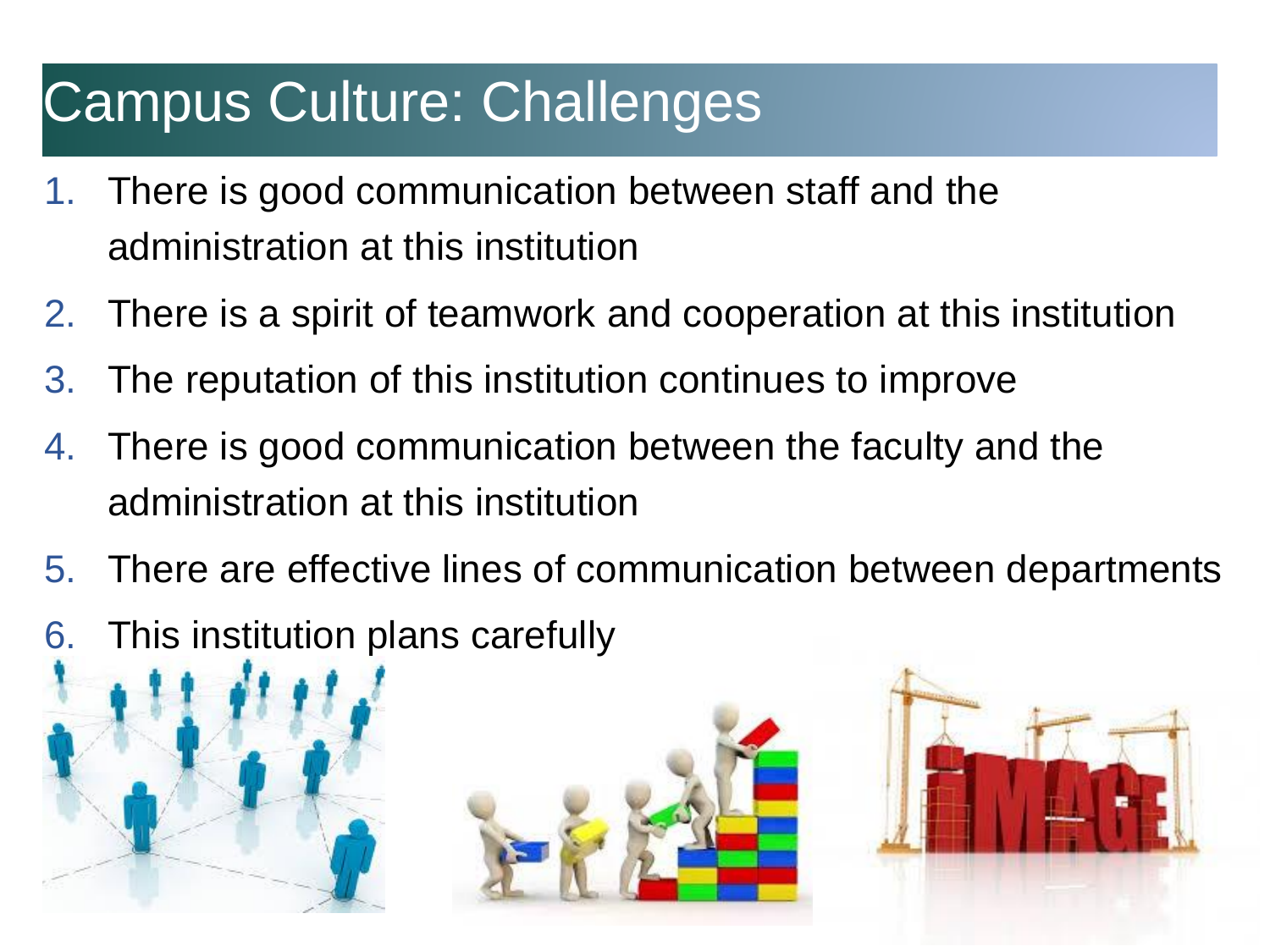### Workplace: Strengths

- 1. I have the opportunity to do what I do best everyday
- 2. The type of work I do on most days is personally rewarding
- 3. The work I do is appreciated by my supervisor
- 4. The work I do is valuable to the institution
- 5. My supervisor pays attention to what I have to say
- 6. I am proud to work at this institution





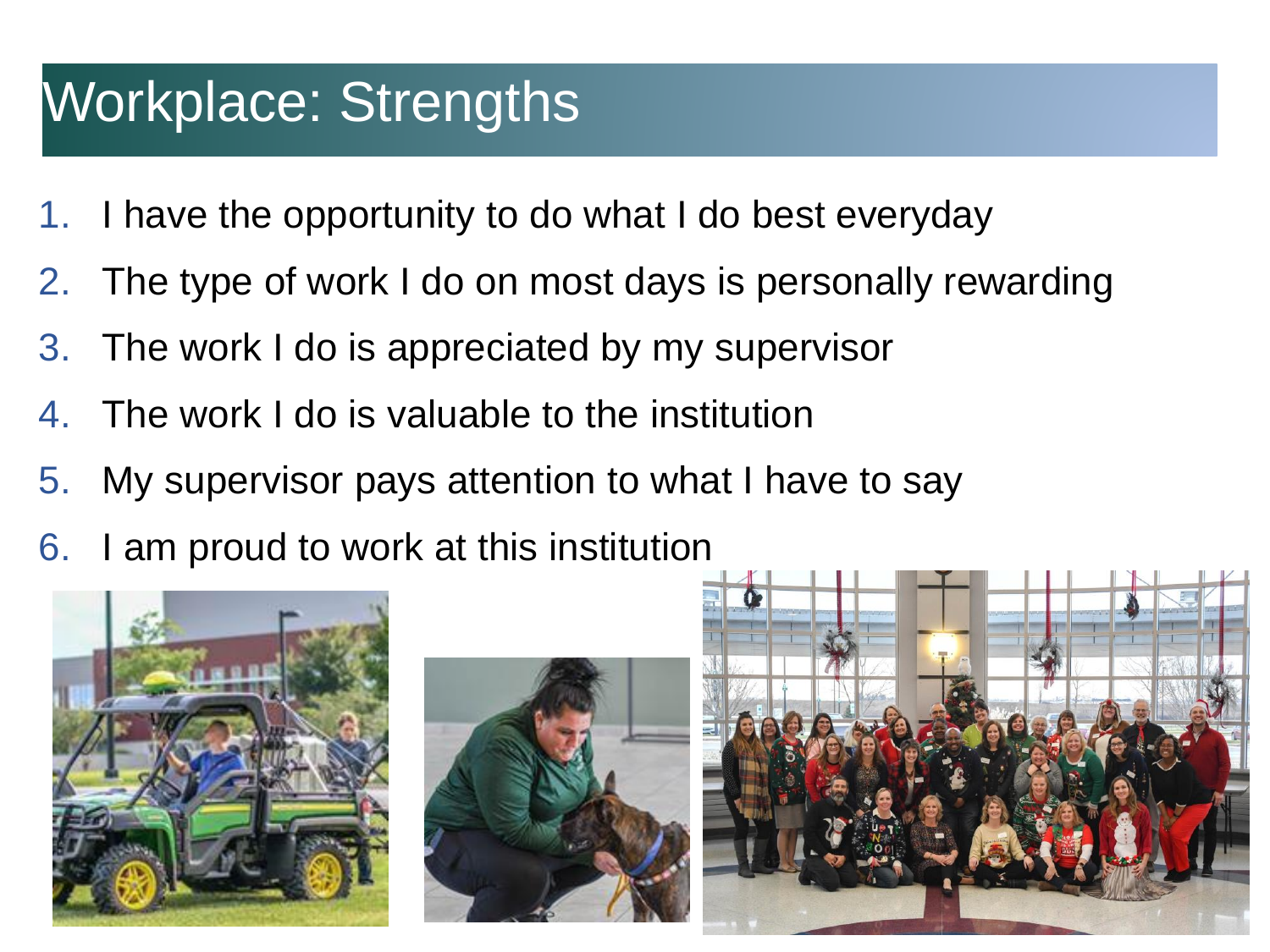### Workplace: Challenges

- 1. I am paid fairly for the work I do
- 2. My department has the staff needed to do its job well
- 3. The Wellness Program meets my needs
- 4. My department has the budget needed to do its job well
- 5. It is easy for me to get information at this institution





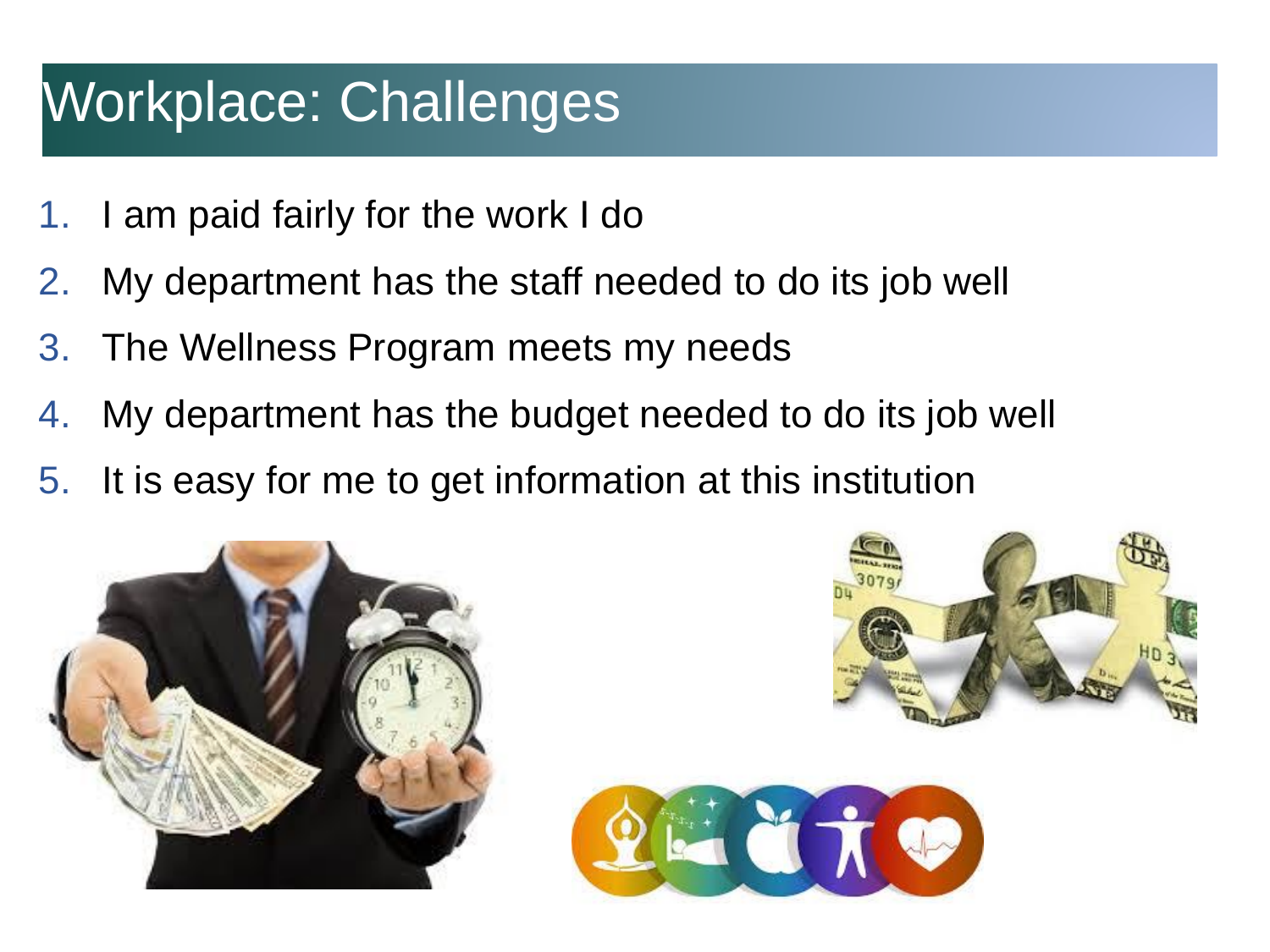#### Lower Satisfaction vs. National Benchmarks

- 1. Employee suggestions are used to improve our institution
- 2. This institution involves its employees in planning for the future
- 3. This institution plans carefully
- 4. The reputation of this institution continues to improve
- 5. The leadership of this institution has a clear sense of purpose
- 6. This institution is well-respected in the community
- 7. I am proud to work at this institution
- 8. The employee benefits available to me are valuable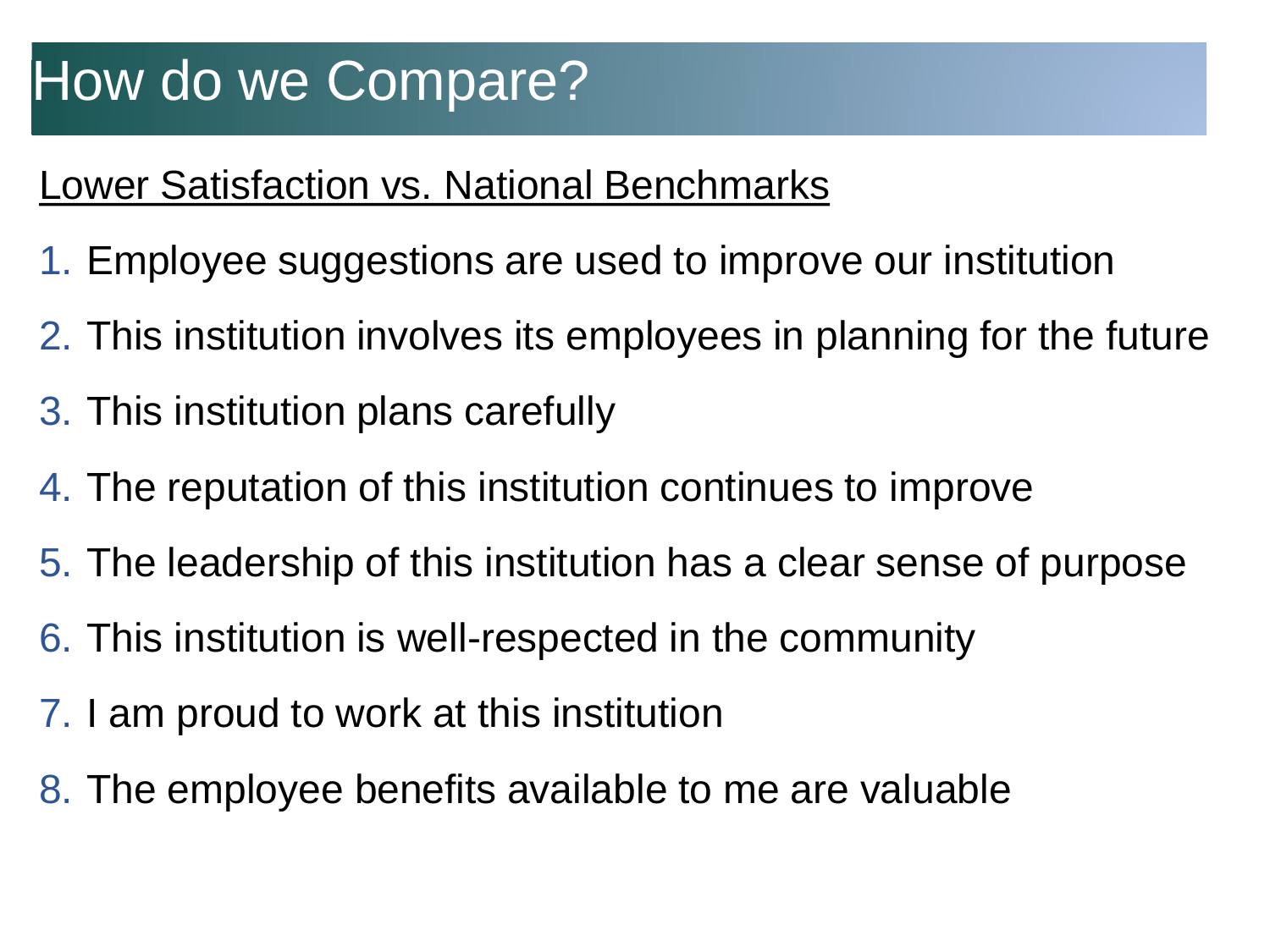#### Goals Assessment (Ranked on Net Importance)

- Retain more of its current students to graduation
- 2. Increase the enrollment of new students\*
- 3. Improve employee morale
- 4. Improve the quality of existing academic programs
- 5. Improve the academic ability of entering student classes

\*Number 1 on first Priority List



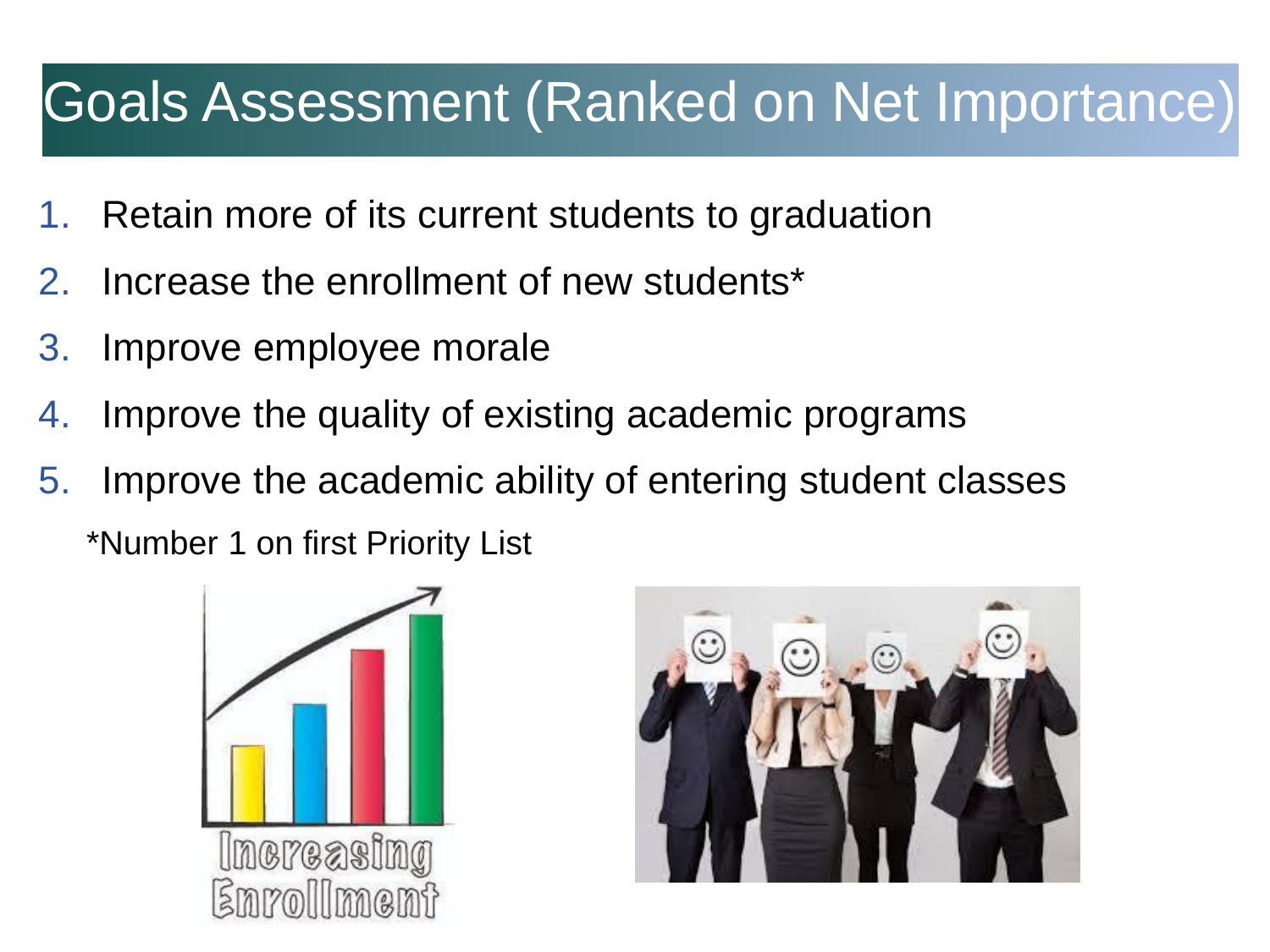### Positive Net Climate Changes: 2013 to 2019

#### Most Significant Positive Net Changes

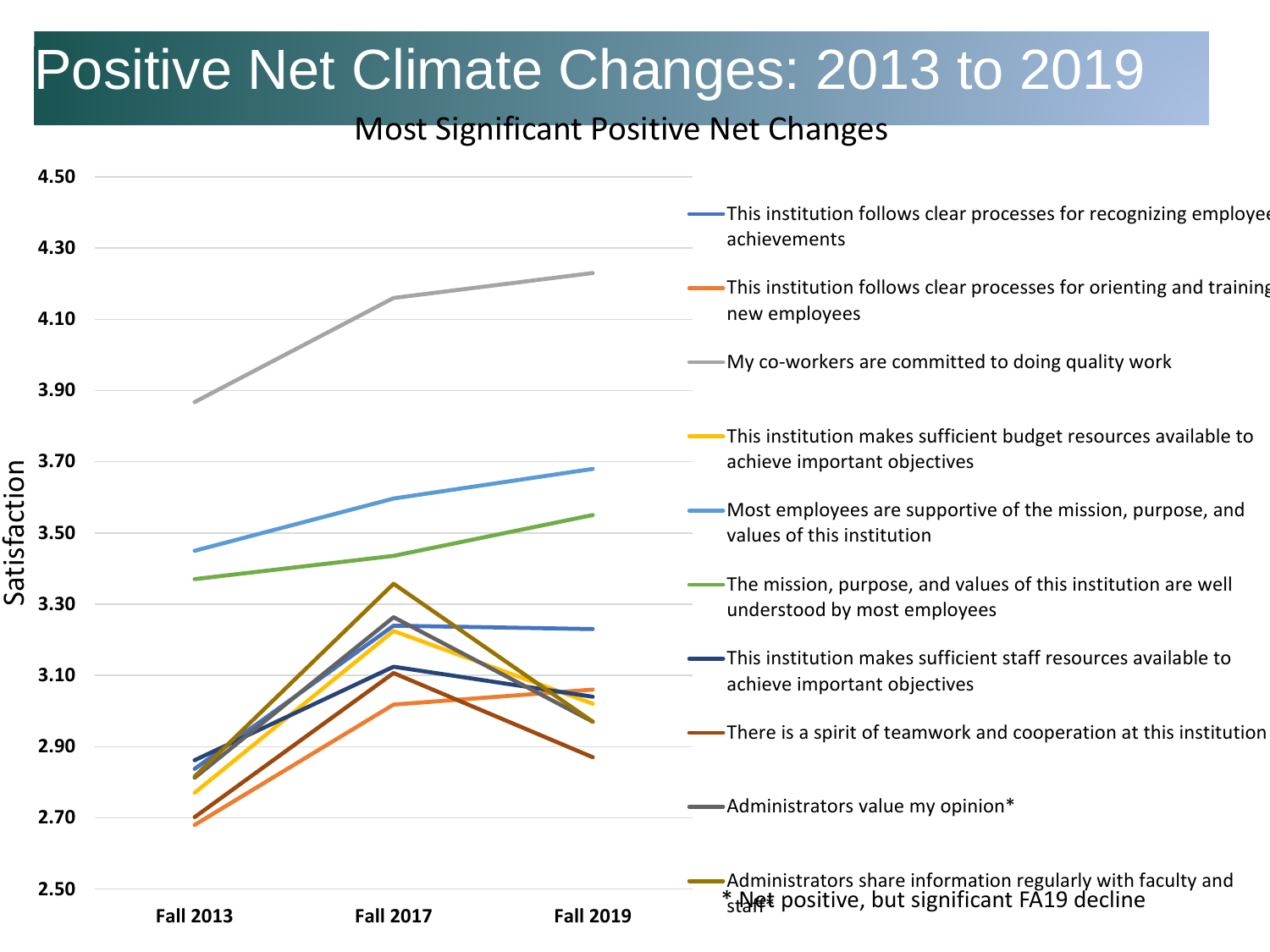### Negative Net Climate Changes: 2013 to 2019

#### Most Significant Negative Net Changes

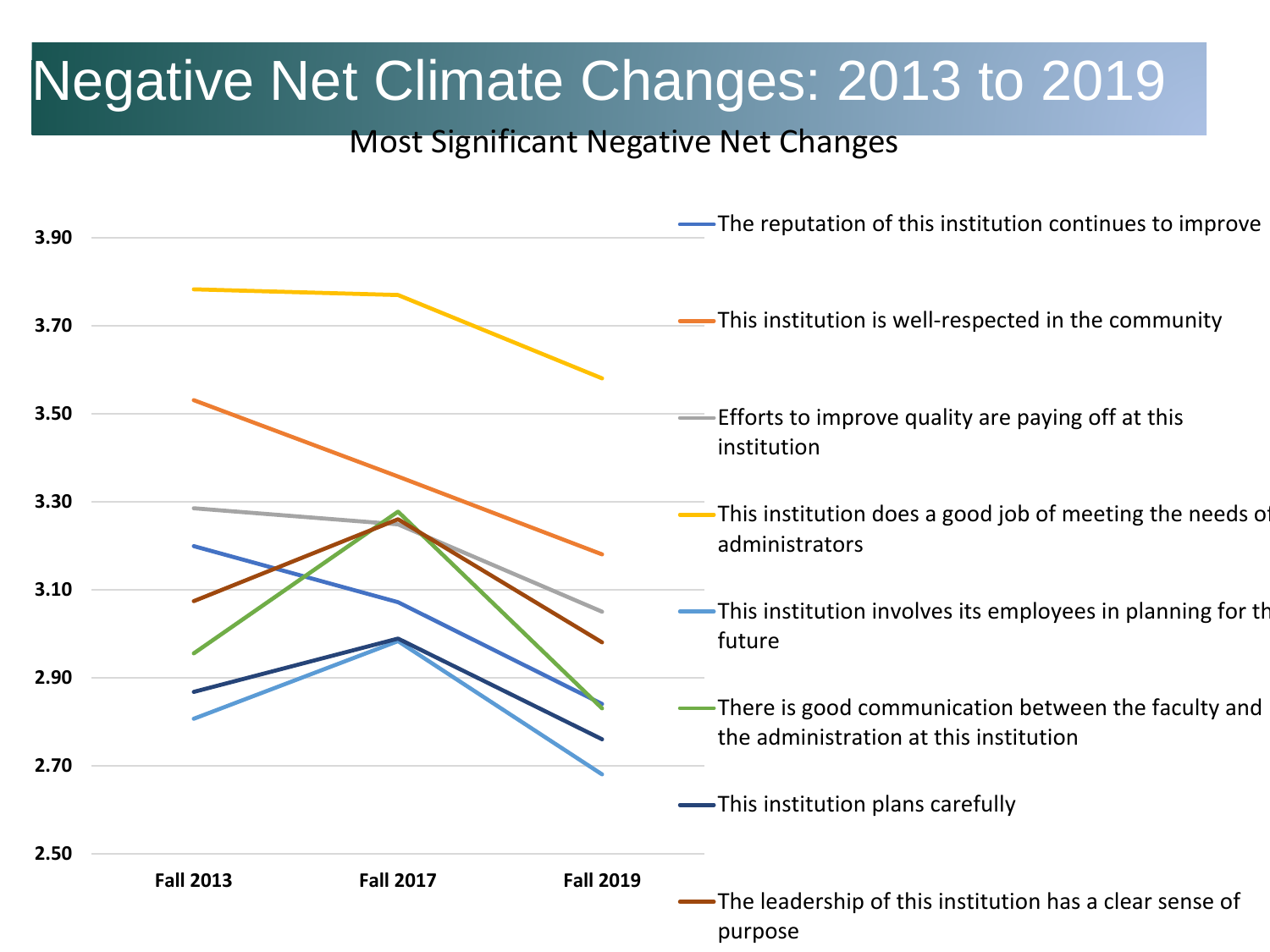#### Positive Net Workplace Changes: 2013 to 2019

#### Most Significant Positive Net Changes



- I have adequate opportunities for advancement
	- The employee benefits available to me are
	- My department has the budget needed to do its
- I have the materials and equipment I need to do my work right
- -My department has the staff needed to do its jo
- My physical work environment is conducive to my productivity
- My experience with the cafeteria\*

 $\blacksquare$ I receive a formal evaluation from my supervisor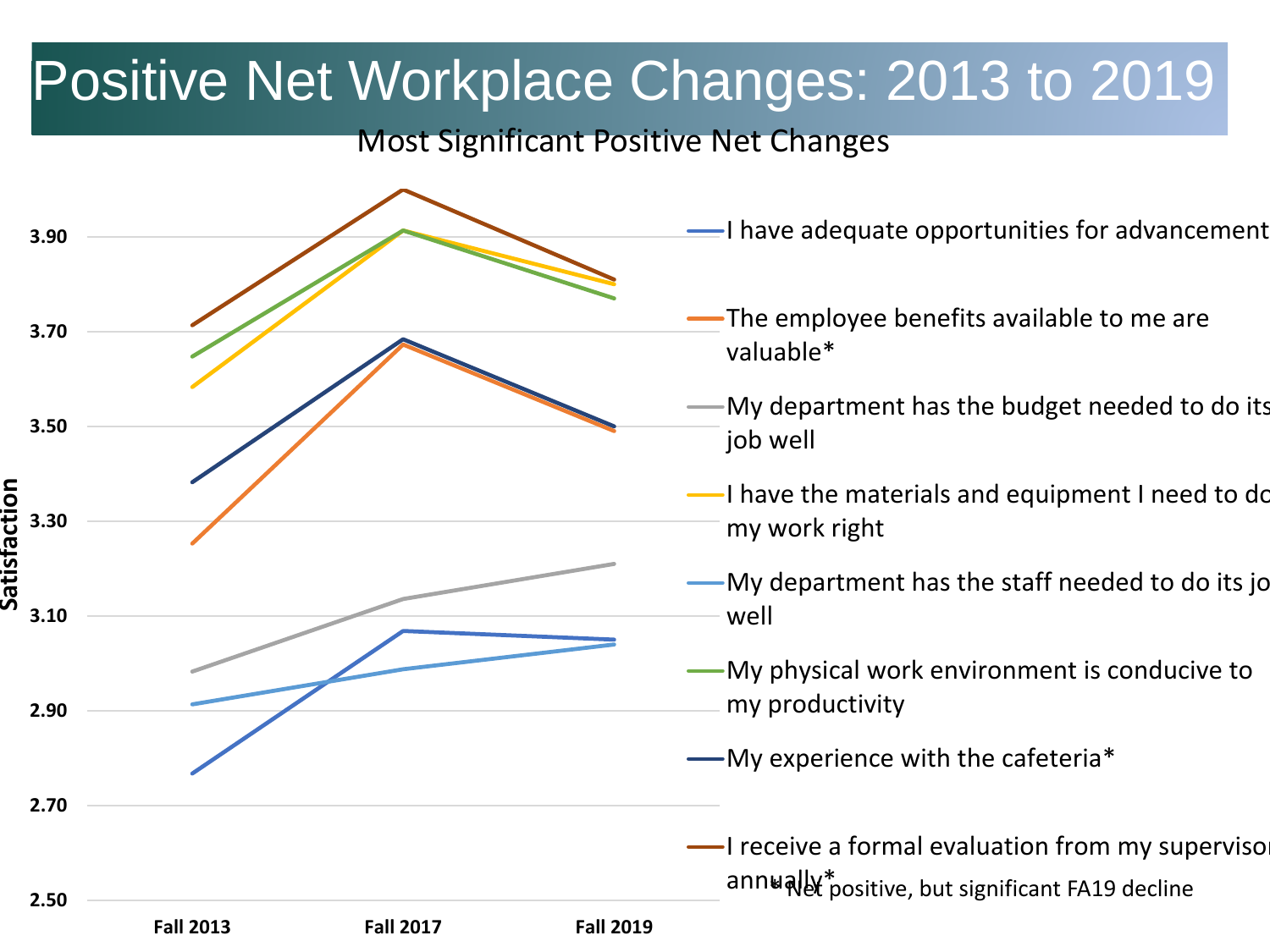#### Negative Net Workplace Changes: 2013 to 2019

#### Most Significant Negative Net Changes

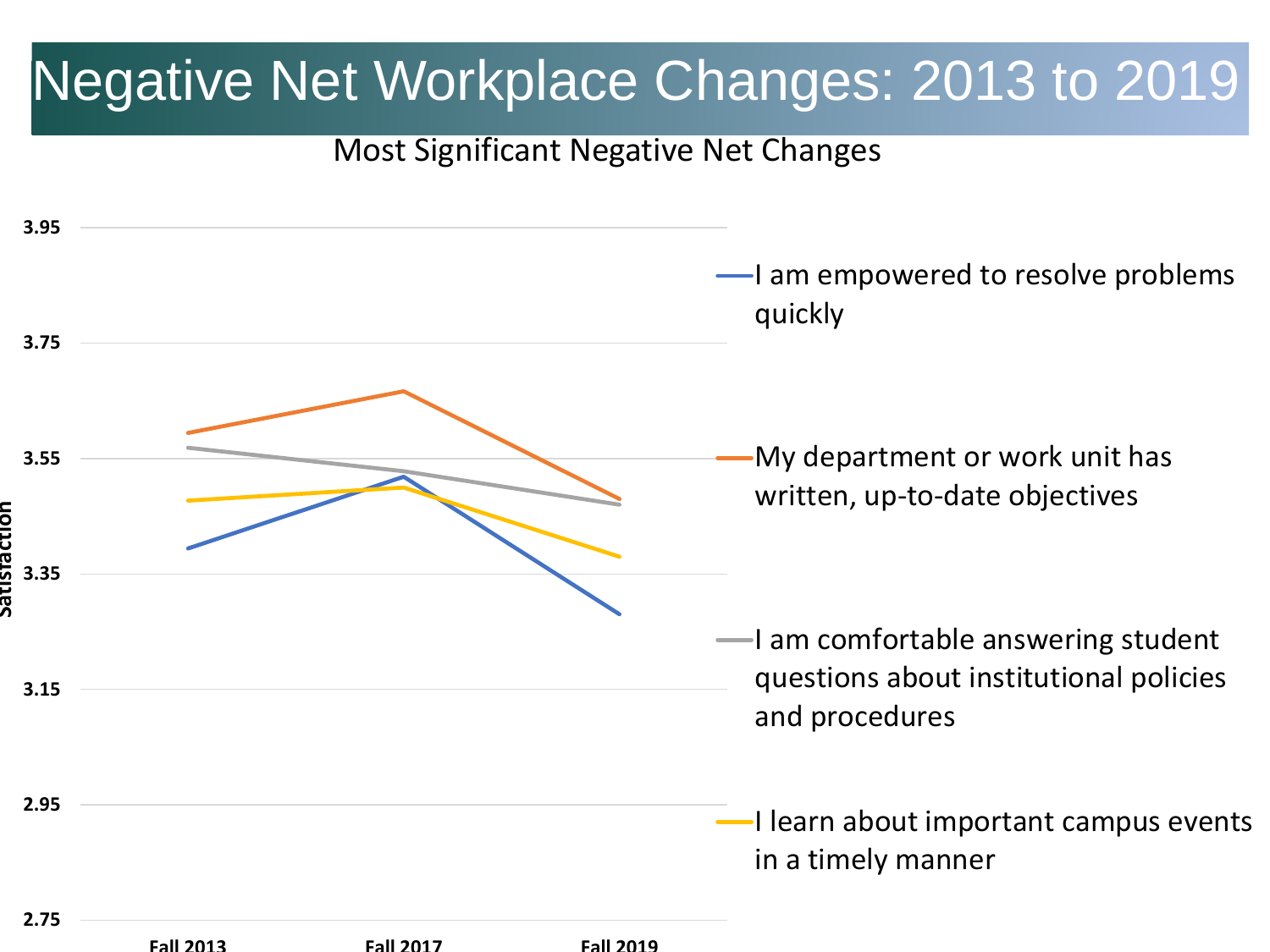### Overall Kish Satisfaction Analysis

#### **Overall Satisfaction with Kishwaukee College by Class**



**computed to the 11 to 5 years 11 to 5 years 11 to 5 years 11 to 10 years Fall 2013 Fall 2017**  $\frac{1}{20}$  **Fall 2019**  $\frac{1}{20}$  **Fall 2019 More than 20 years 10tal** 

**0.00 0.50 1.00**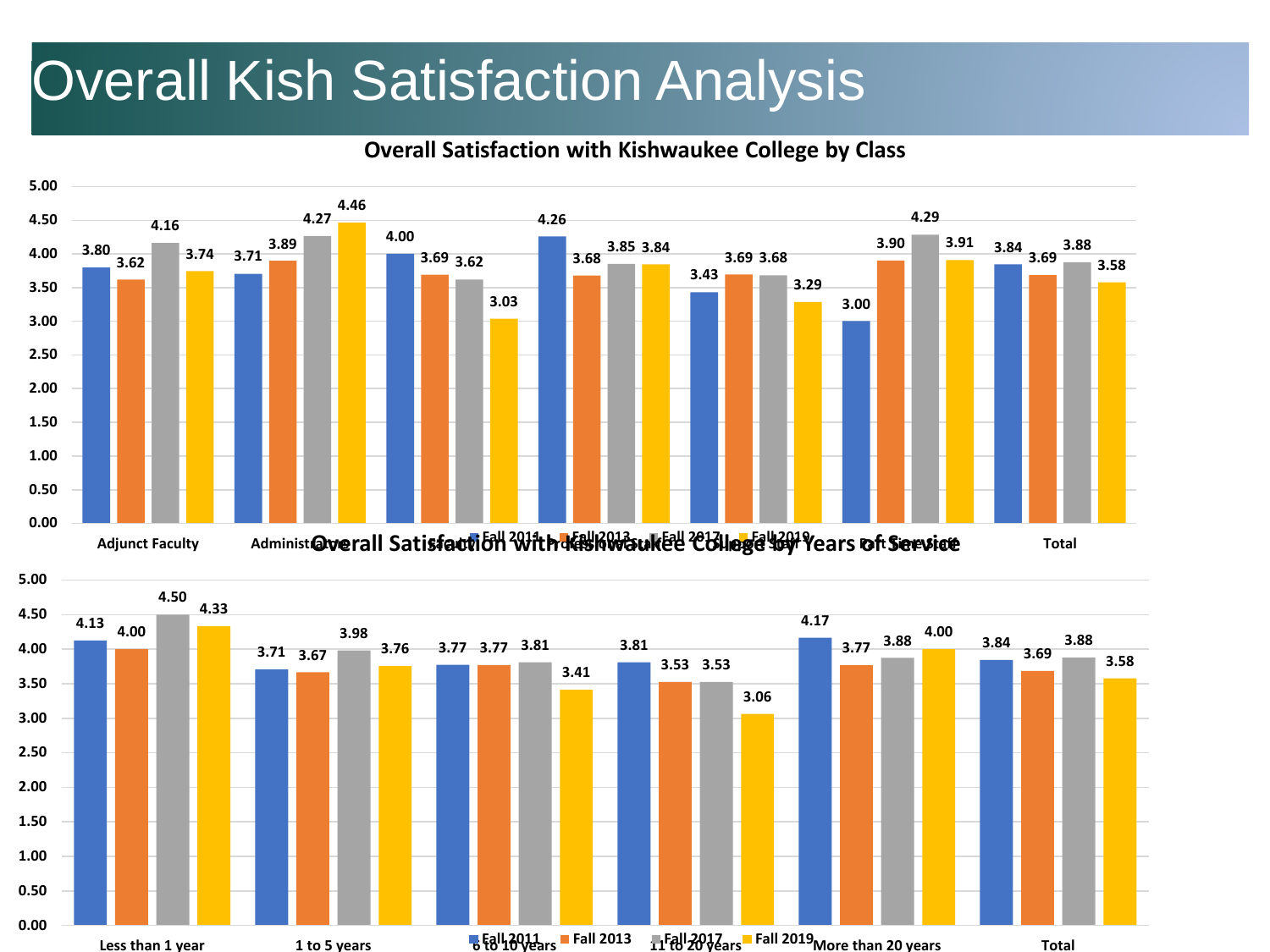#### **Strengths & Improvements**

- High satisfaction among direct supervisor to subordinate relationships
- Strong recognition of pride and enjoyment of college work duties
- Improvements in employee recognition/training, budget/staff resource allocation, and mission/vision clarity

#### **The Challenges**

- Kishwaukee College Reputation and Respect (Mirrors Students)
- Communications (Process and Procedures of Changes)
- Consistent/Clear Employee Objectives